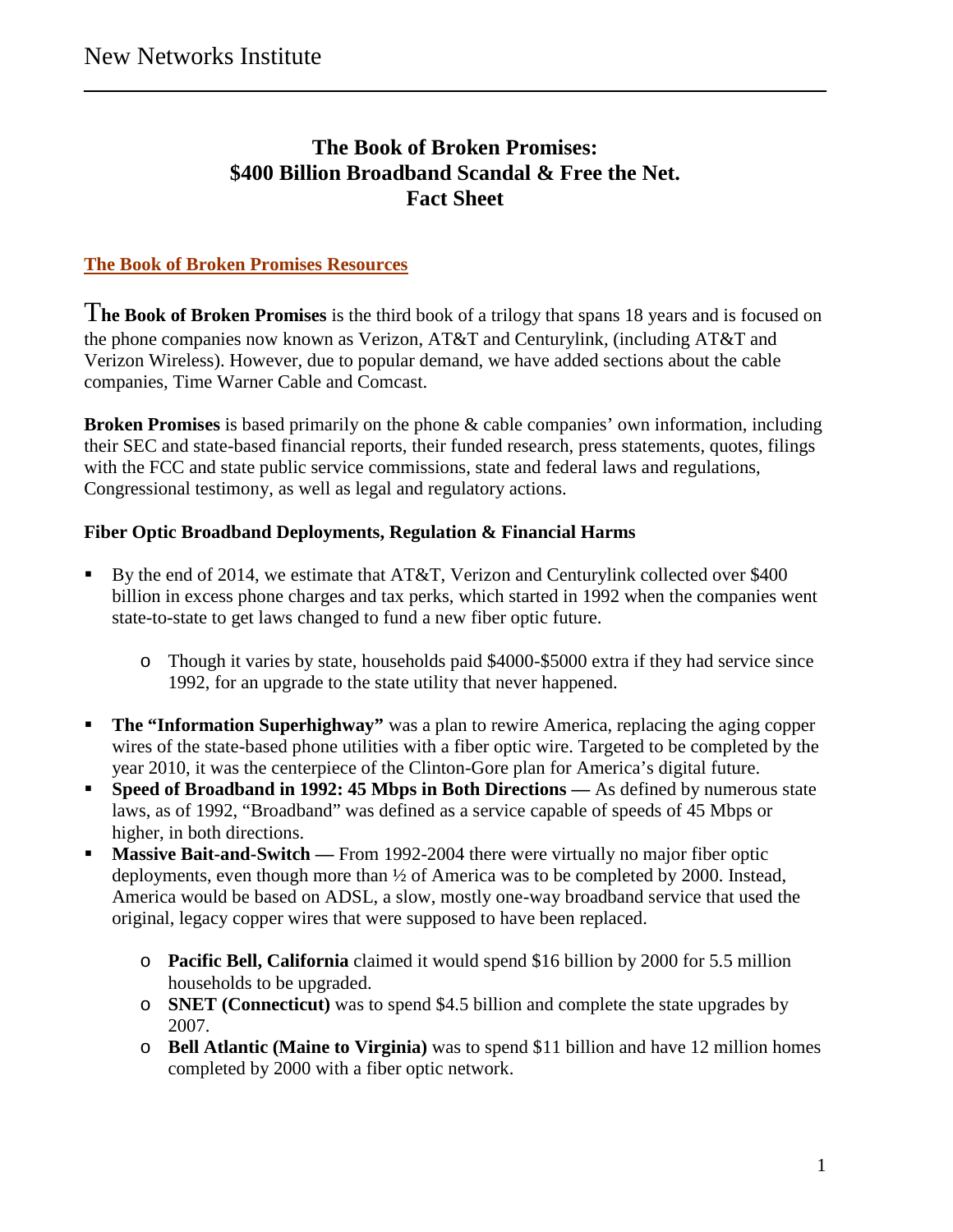- **NOT a History Lesson —** Depending on the state, there can be current broadband obligations that started in the 1990's, issues about what was not deployed, or other rate increases and tax perks over the last two decades for broadband.
	- o **CURRENT:** Verizon New Jersey was supposed to have 100% of their territory completed by 2010 with a 45 Mbps service over a fiber optic wire. Verizon collected \$15 billion and counting from rate increases and tax perks that started in 1993 — In 2014, the State attempted to erase the commitments and in 2015 it is currently being appealed by the NJ Consumer Rate Counsel.
	- o **CURRENT:** In 2014, New Networks Institute helped two New Jersey towns get upgraded to fiber optics based on the original law.
	- o **CURRENT:** By 2015, Verizon Pennsylvania is supposed to have completed 100% of their territory for wired broadband in rural, urban and suburban areas equally. (This is also a bait-and-switch as Verizon got the required speed lowered from 45 Mbps to 1.5 Mbps.)
	- o **CURRENT:** AT&T's entire U-Verse network in 22 states is based on the existing, aging copper wires for a 'copper-to-the-home' service, another bait-and-switch. AT&T claims it is 'fiber-based', but the fiber can be ½ mile away.
	- **FCC Video-Dialtone filings —** From 1993 to 1995 almost every phone company filed plans for fiber optic deployments with the FCC. Tied to the state-based fiber optic deployments, twenty-four applications were filed to wire almost 10 million households in 43 major US cities, as well as other areas of the US, mostly by the year 2000. Virtually none of this was ever done.
		- o **Pacific Bell:** 490,000 homes in San Francisco
		- o **Ameritech:** 501,000 homes in Chicago, IL
		- o **Bell Atlantic:** 1,200,000 homes in the Washington DC metropolitan area
		- o **Bell Atlantic:** 2,000,000 homes including Baltimore, Philadelphia and Pittsburgh
		- o **NYNEX:** 334,000 homes in Massachusetts, including Boston and Cambridge
	- **America's Broadband Speeds vs the World —** According to numerous sources, the US is not first or even  $10^{th}$  in the world in broadband. Though each speed analysis has multiple caveats:
		- o According to **Ookla's Net Index**, America was 27th in the world in broadband download speed by end of 2014,  $40<sup>th</sup>$  in upload speed.
		- $\circ$  According to **Akamai**, the US was  $22<sup>nd</sup>$ , in the world in broadband.
	- **\$400 Billion is the Low Number —** We did not include the billions per-state in crosssubsidies charged to local phone customers over the last decade, but more importantly, in the previous accounting for **\$200 Billion Broadband Scandal,** (through 2004) we left out an additional \$206+ billion of previous overcharging, including:
		- o \$80 billion related to the FCC's audits of the Bell companies' Continuing Property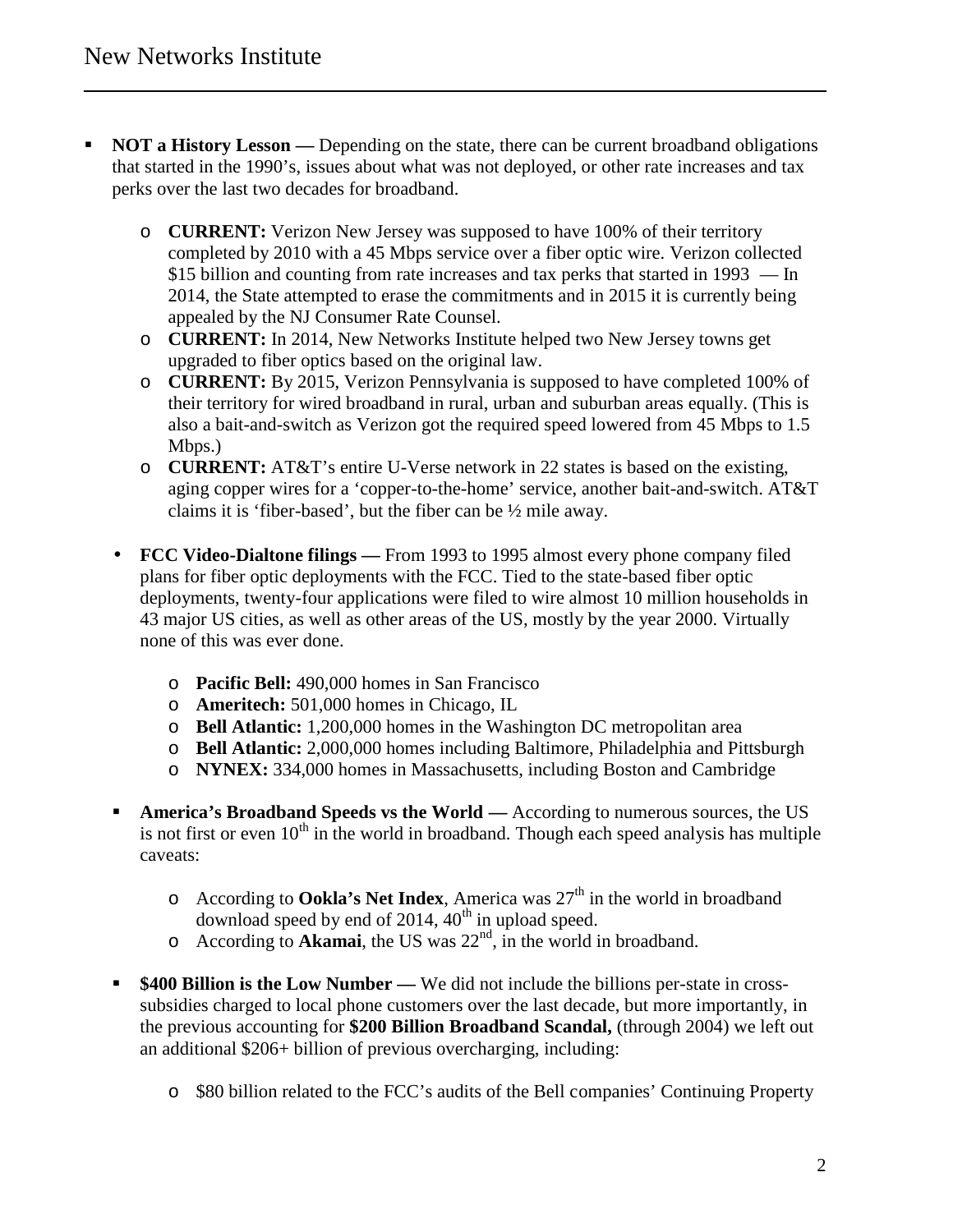Records, which found \$18.6 billion of 'vaporware' — network equipment that was on the books but could not be found. These audits only represented ¼ of the potential audits for a total of over \$80+ billion; the other audit areas were stopped as being 'too damaging'.

- o \$40.5 billion in "special item" tax deductions
- o Over \$15 billion in various merger write-offs, starting in 1996

#### **The Overcharging Continues to be Collected and Double-Downed as Well.**

- o **No state has ever stopped the extra charges** that had been applied, or went back to get refunds for the failure to upgrade the state utility, or 're-regulated' the companies going forward. In short, this excess is built into rates and continues to be collected.
- o **Multiple, additional rate increases**. Many states added additional increases to the bills over the last two decades for broadband. Verizon New York received multiple rate increases on local phone service, totalling 84% since 2006, for a 'massive deployment of fiber optics'; all customers paid rate increases even though most will never get any upgraded service.
- **Time Warner Cable & Comcast's "Social Contract" on America —** In 1995, the cable companies cut a deal with the FCC called the "Social Contract" that allowed them to charge up to \$5.00 extra a month to fund network upgrades and wire the schools. This 'Contract' ended in 2001 but there is no sign the companies stopped billing the extra fee nor that they wired the schools.
	- o We estimate that cable customers paid approximately \$61 billion from 1996 through 2014, because of these agreements.
	- o On average, customers paid about \$60 a year or about \$840 extra from 2001 through 2014.
- **Time Warner Cable's Profit Margin on High-Speed Internet was 97% in 2014 —** Time Warner Cable's SEC-filed financial reports show an obscene profit margin on High- Speed Internet. It appears that Time Warner Cable is putting most, if not all of the High speed Internet expenses into the cable service accounting, as 25% of TWC's cable rates are regulated, thus inflating expenses so that they can charge customers higher rates.
- **Schools & Libraries Scandal Though it varies by state, we were all charged about 9** times by the phone & cable companies to wire America's schools & libraries. Many of the fiber optic state plans included wiring all schools and libraries, the cable "Social Contract" was to wire the schools, and various taxes are also applied, both state and federal, such as the Universal Service Fund, not to mention separate state funding for broadband projects.
- The Broadband 'Carrot' AT&T's 100 City Gigapower roll out or Comcast's 2-Gig service to 18 million households, are, like these other commitments, "Say Anything" deployments and are used to help get rid of regulations or push through a merger. AT&T wants to merge with DirecTV and Comcast with Time Warner Cable.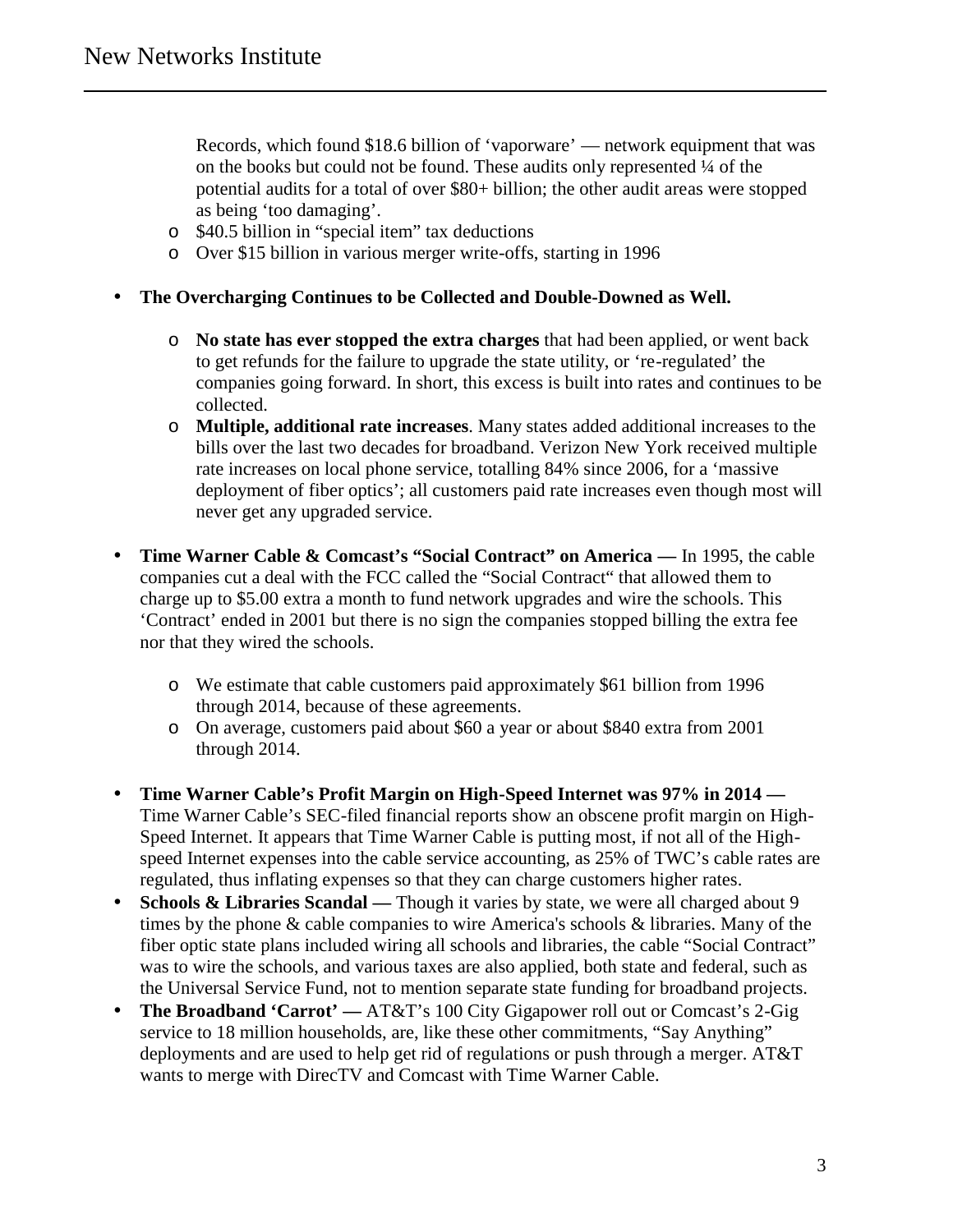- **Harms to Economic Growth —** Using the Bells' projected timeline of when services were to be deployed vs the actual deployments, with the economic growth models provided by Criterion-Brookings and Gartner, we estimate that from 1993-2013, America lost big-time:
	- o **America lost \$6.7-7.1 trillion dollars in economic growth.**
- **Lack of Cable Competition Using the exact methodology of ALEC and the Phoenix** Center, we found that from 1995 through 2012, because the phone companies never showed up and therefore there was a lack of competition:
	- o The total excess cable rates caused by these companies' failure to compete came to between \$117 billion to \$155 billion.
	- o Customers paid, on average, \$1,627 to \$1,920 in excess cable charges.
	- o Customers paid, on average \$51.91 to over \$243 annually.

### **Mergers & Competition**

- **The Previous Mergers Harmed Broadband and Competition in America —** Larger is not better and **Broken Promises** supplies the complete history of the mergers and broken promises that created AT&T, Verizon and Centurylink — and what to expect from the current mergers.
	- o **SBC-Ameritech Merger —** The company committed to compete in 30 cities outside their region by 2002 and spend \$6 billion on "Project Pronto".
	- o **Regulatory Capture —** There was no serious competition outside the companies' territories. The FCC's commitments only required **"at least 3 unaffiliated customers"** in a market. Project Pronto was never completed.
	- o **Pacific Bell California** was supposed to spend \$16 billion to upgrade 5.5 million households by 2000. After the SBC-Pac Bell merger, all plans were halted and the company rolled out DSL over the existing copper wires. State laws were changed as well to charge customers for upgrades.
- **Customers have Lost the Right to Choose their High-Speed ISP —** The Telecom Act of 1996 opened the local phone networks to direct competition which allowed customers to choose their own High-speed Internet or even cable provider over the phone wires coming into their homes. However, after a number of maneuvers, by 2005, now-AT&T, Verizon and the cable companies conned the government (with the help of then-FCC chairman Michael Powell (now head of the cable association, NCTA)), into protecting their monopolies by reversing or forbearing (keeping the regulation but not enforcing) parts of the Act.
- **Closing the Networks Killed off the 7000 Independent ISPs** and blocked the large and small competitors from offering service. In 2001, there were about 9,500 independent ISPs in America that handled over 50% of all US Internet customers; by 2007 there were less than 2,400 independent wired ISPs.
- **Net Neutrality was Caused by Closing the Networks to Competition —** Regardless of what you have heard, Net Neutrality issues came into being only after the incumbent phone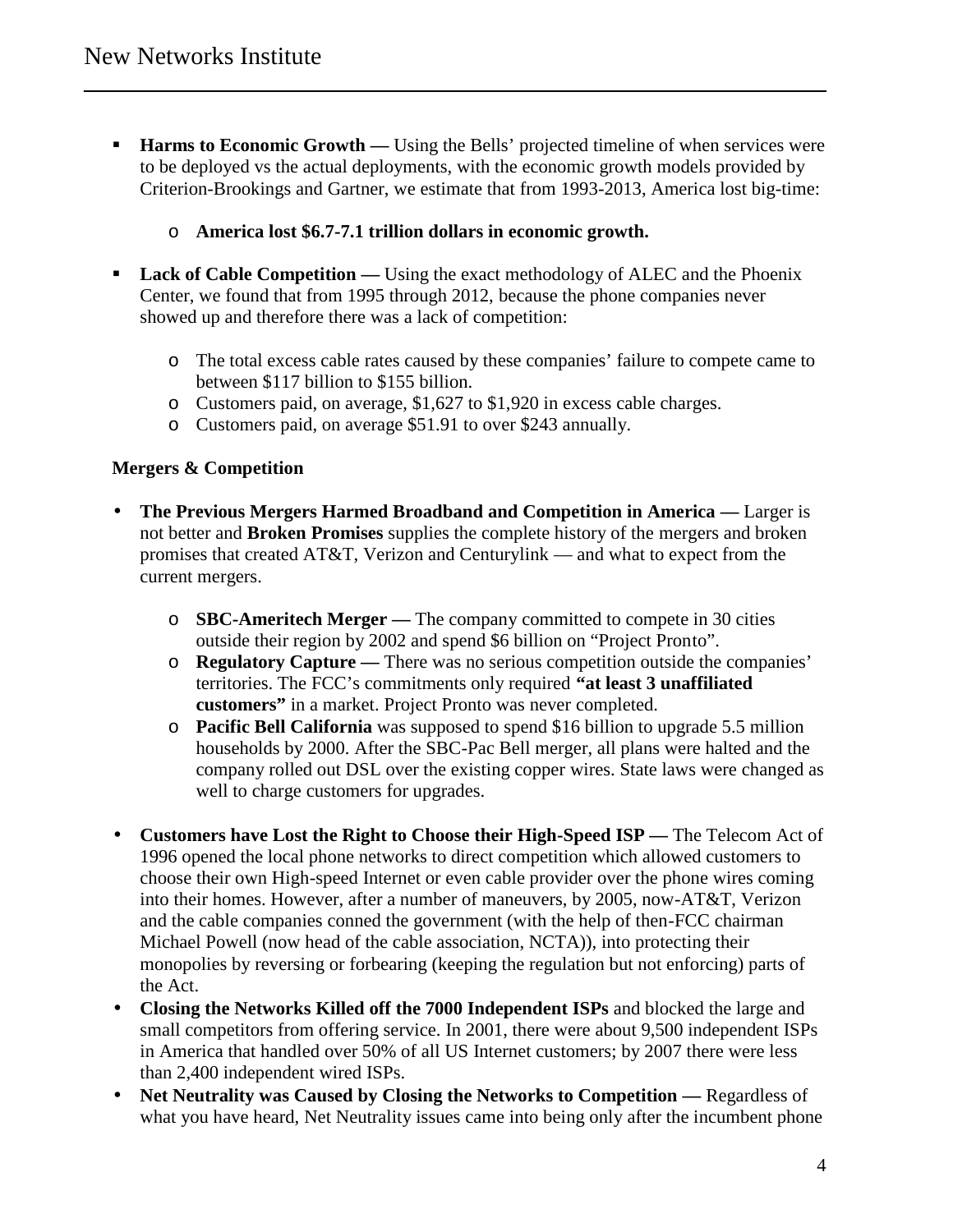and cable companies killed off your right to choose a competitive ISP/broadband service over the wires that go into your home or office.

# **Financial Hanky-Panky**

- Massive Cross-Subsidies Verizon New York, and the other incumbent phone companies that control the state's utility networks, (commonly known as the 'PSTN', Public Switched Telephone Networks), have been able to divert billions of dollars through massive cross-subsidies that were supposed to be used for upgrading and maintaining the utility networks to fund the companies' other subsidiaries. This includes Verizon NY charging local phone customer to pay for the wires to the cell towers for Verizon Wireless. And this is happening in every state to varying degrees.
- **Verizon NY and Other Verizon States Paid No Income Taxes —** Using this financial shell game, Verizon has made the local networks look 'unprofitable' and paid virtually no state of federal income taxes for years. Though it varies by state:
	- o From 2009-2012 Verizon New York showed losses of over \$2 billion a year, and the losses started at around 2005 and creating billions in 'tax deductions'.
- **Verizon's Entire Fiber Deployments are Based on "Title II" to Charge Local phone Customers —** Even though Verizon claims in its Net Neutrality filings that the application of Title II harms investment, Verizon's entire fiber (FTTP) networks are Title II, including the wires to the cell towers or FiOS. This allows the company to charge local phone customers for the construction and use the state utility's rights-of-way, all documented from Verizon NY's own state filings.
- **Special Excess** There is a secret network known 'special access' (or sometimes called "middle mile" or "backhaul") which is not special but is part of the network used for broadband and wireless traffic, including the wireless competitors. While some analysts peg the revenues at \$12 billion with profit margins of 100%, recent revelations peg the market at almost \$60 billion.
	- o In the 1990's, special access was regulated at 11.25%, the last FCC authorized 'rate of return'. By 2007, a few sources claim it averaged 101% profit for the incumbents AT&T, Verizon and Centurylink. — An 800% increase.
	- o Economics & Technology estimated that from 2003-2006, Verizon, AT&T and Centurylink overcharged purchasers of special access service almost \$28 billion, about \$9 billion a year. By 2015, this would be over \$100 billion.
	- o Verizon is charging its own subsidiaries a fraction of what competitors, like Sprint, are paying.

## **Rewriting Broadband History & Erasing Future Data**

 **Rewriting the History of Broadband in America —** The FCC ignored tens of thousands of documents about the proposed fiber optic deployments in every state, including the commitments made via state laws, but most importantly, that customers have been 'defacto' investors in the networks via rate increases and tax perks.